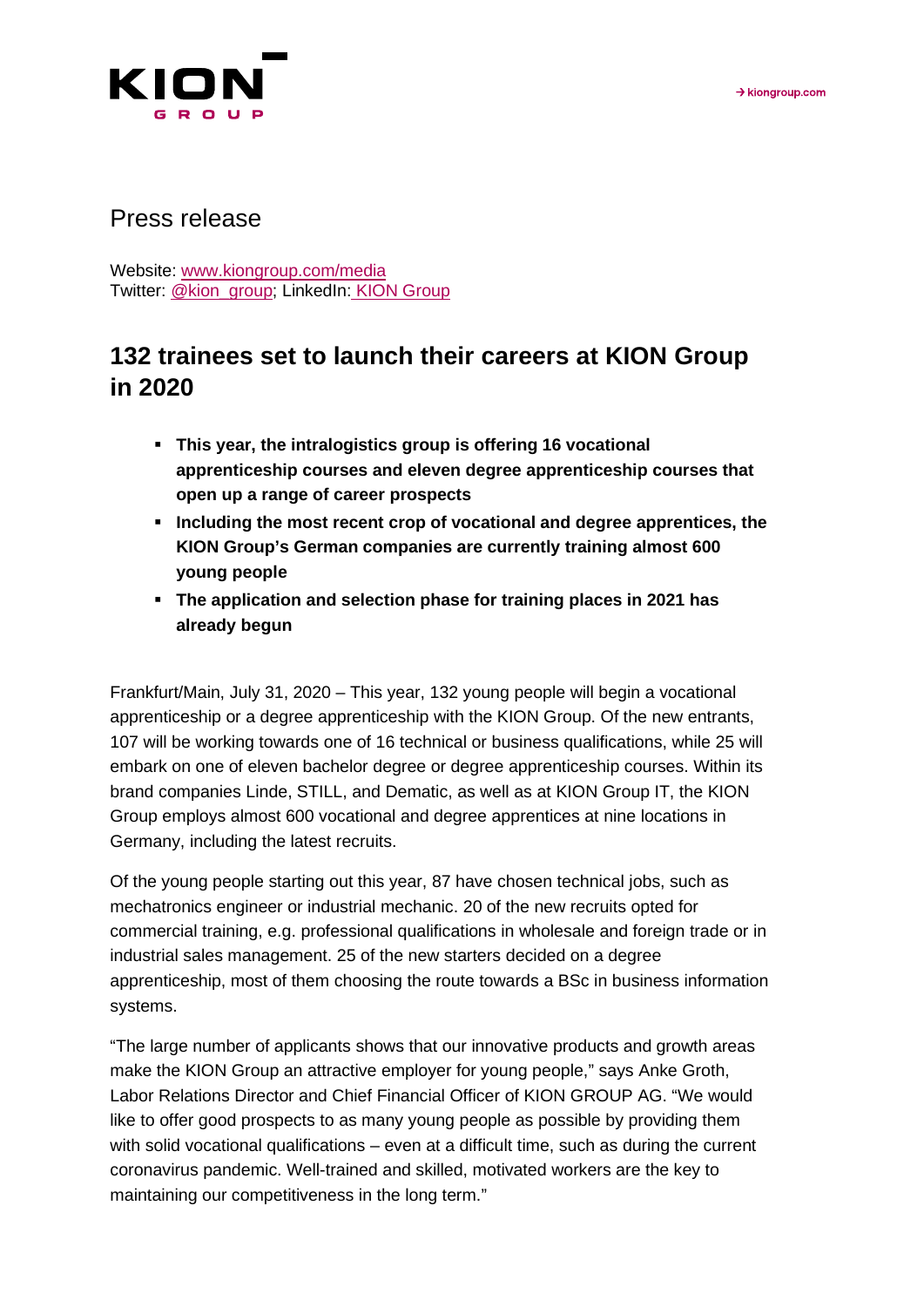

Page 2

As they begin their training with the KION Group companies at the start of August or September, the new apprentices will be laying the foundation for their future careers. KION Group IT, Linde, and STILL are organizing 'Welcome Days' and induction weeks to help the new starters settle in. During guided tours, factory visits, discovery tours, and team building exercises, the trainees get to know each other as well as their new companies. Following this orientation period, they all head off to their respective courses or departments, where they receive close support from their trainers and attend seminars for their personal and professional development.

STILL in Hamburg, for example, is running a one-week seminar with the theme 'Bestsellers of 2030' this year. The trainees and students are asked to take an existing product – such as a vehicle drive system – and improve it to make it fit for the future. The new recruits get to plan the design as well as the commercial details. "Our aim is to get them to engage with our products and to identify with our company. We also want them to collaborate, to develop viable, innovative ideas, and to produce specific solutions," explains Jan Wehlen, Head of Vocational Training at STILL in Hamburg. "Each group of participants presents the ideas they have developed to a panel of judges consisting of senior managers from the company and then faces critical questions on all aspects of their project."

At Linde Material Handling, project-integrated training is a core part of the program. The trainees form teams across departments to work independently on improving the company's processes and workflows. This provides them with the experience of using a systematic approach and teaches them important interpersonal skills. Exceptional trainees also have the opportunity to undertake a four-week placement at one of Linde MH's global sites, explains Christopher Klix, Head of Vocational Training at Linde MH in Aschaffenburg.

Of the 77 apprentices who finished their training this year, 70 were taken on by the company, a retention rate of more than 90 percent.

The application and selection phase for training places in 2021 has already begun.

For more information on training, degree apprenticeships, and on the careers available with the leading supplier of intralogistics equipment, please see: [https://www.kiongroup.com/en/Careers/Apprenticeships/](https://www.kiongroup.com/de/Karriere/Berufsausbildung/) or visit the websites of KION subsidiaries Linde Material Handling, STILL, and Dematic.

## The Company

The KION Group is one of the world's leading intralogistics providers for supply chain solutions. Its portfolio encompasses industrial trucks, such as forklift trucks and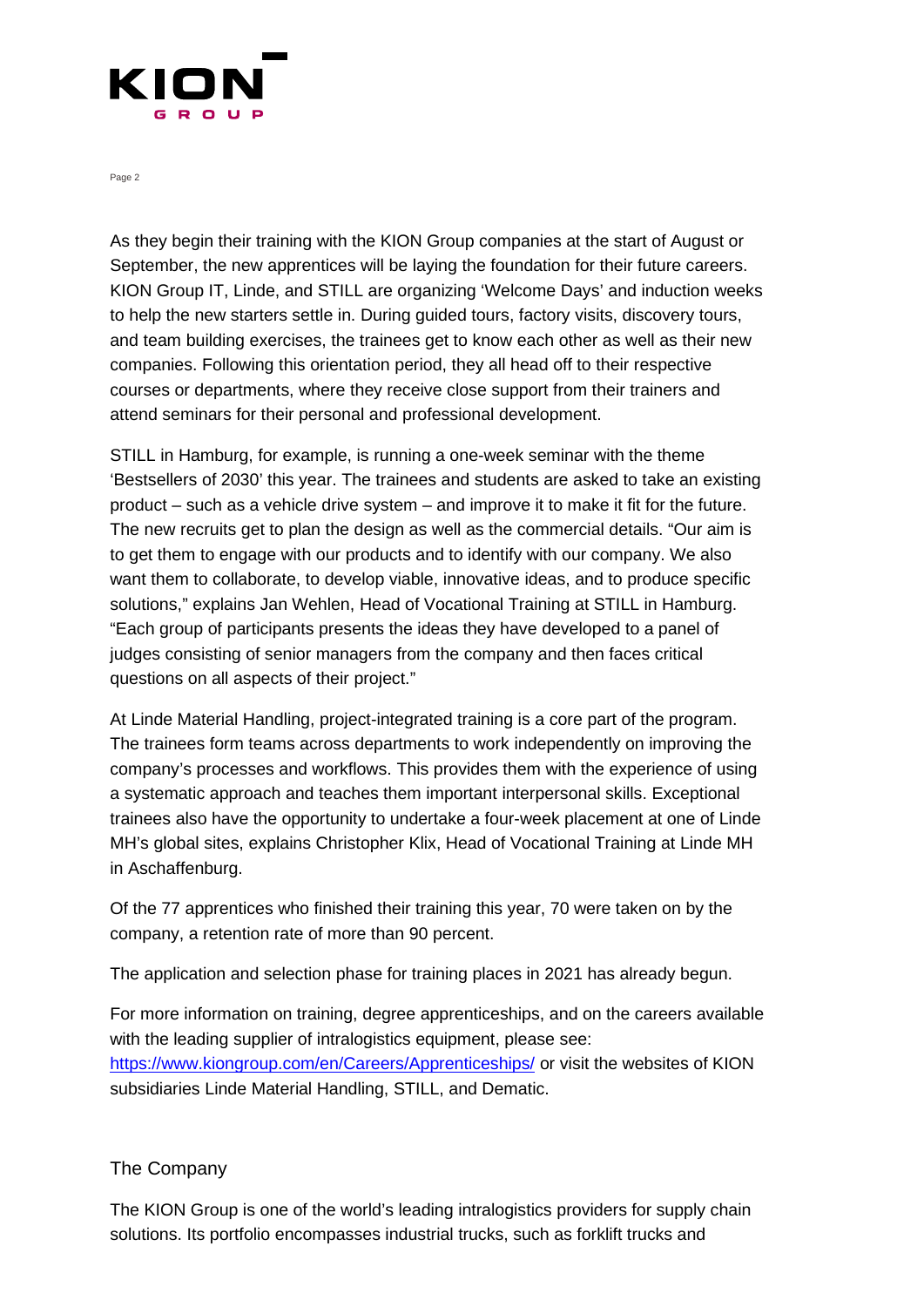

Page 3

warehouse trucks, as well as integrated automation technology and software solutions for the optimization of supply chains, including all related services. Across more than 100 countries worldwide, the KION Group's solutions improve the flow of material and information within factories, warehouses, and distribution centers. The Group, which is included in the MDAX, is the largest manufacturer of industrial trucks in Europe and the second largest worldwide. It is also a leading provider of automation technology.

The KION Group's world-renowned brands are among the industry leaders. Dematic, the newest addition to the KION Group, is a global leader in automated material handling, providing a comprehensive range of intelligent supply chain and automation solutions. The Linde and STILL brands serve the premium industrial truck segment. Baoli focuses on industrial trucks in the value segment. Among KION's regional industrial truck brand companies, Fenwick is the largest supplier of material handling products in France and OM is a leading provider of industrial trucks in the Indian market.

With an installed base of more than 1.5 million industrial trucks and over 6,000 installed systems, the KION Group's customers include companies in all industries and of all sizes on six continents. The KION Group currently operates 25 production sites in eleven countries, including eight in Germany. The Group has more than 35,000 employees – including around 10,500 in Germany – and generated revenue of €8.8 billion in 2019.

*Up-to-date images of the KION Group can be found in our image database at <https://mediacenter.kiongroup.com/categories> and on the homepages of our respective brands.*

(fgr)

## Disclaimer

This release and the information contained herein are for information purposes only and do not constitute a prospectus or an offer to sell or a solicitation of an offer to buy any securities in the United States or in any other jurisdiction.

This release contains forward-looking statements that are subject to various risks and uncertainties. Future results could differ materially from those described in these forward-looking statements due to certain factors, e.g. changes in business, economic and competitive conditions (including with respect to further developments in relation to the COVID-19 pandemic), regulatory reforms, results of technical studies, foreign exchange rate fluctuations, uncertainties in litigation or investigative proceedings, and the availability of financing. We do not undertake any responsibility to update the forward-looking statements in this release.